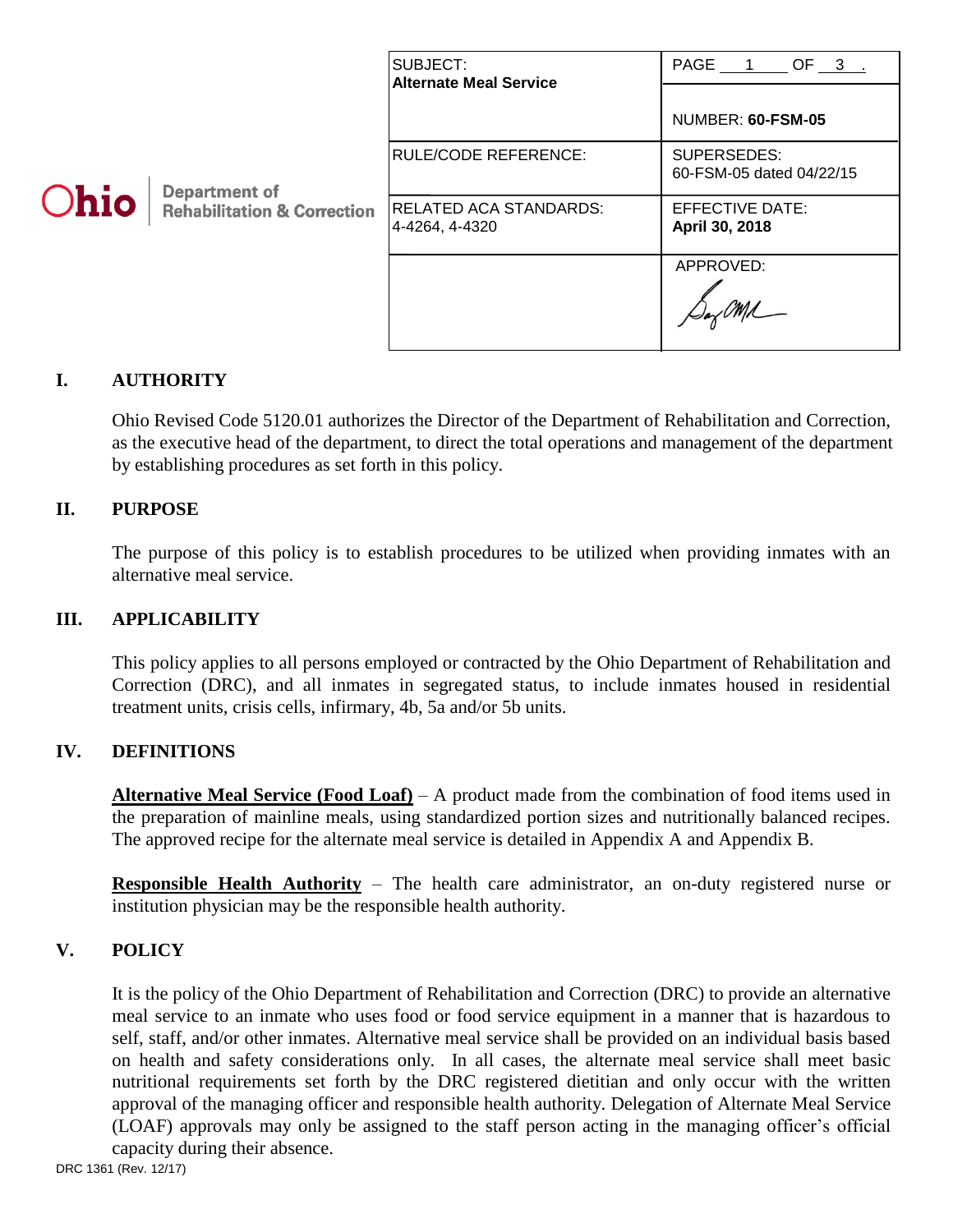### **VI. PROCEDURES**

- A. Inmates may be placed on an Alternative Meal Service (Food Loaf) for the following reasons:
	- 1. Misuse of food, serving trays, or eating utensils;
	- 2. Refusing to return uneaten food, serving trays, dishes or eating utensils when ordered to do so by staff;
	- 3. Destroying a serving tray or throwing a tray of food; or
	- 4. Using food and/or water containers to hold or throw other substances (i.e., water or human waste products).
- B. The responsible deputy warden, security chief, unit management chief, shift commander, or unit manager shall forward an Incident Report (DRC1000) detailing the above actions by an inmate and a completed Alternative Meal Service Request – Food Loaf (DRC4258) to the office of the managing officer for review and processing.
- C. Upon receipt of the Incident Report (DRC1000) and accompanying documentation, the managing officer or person acting as managing officer shall review the Responsible Health Authority's recommendation as to any reason(s) why the inmate could not be placed on an Alternative Meal Service (Food Loaf). The recommendation made by the responsible health authority shall be recorded in the inmate's medical file.
- D. In the event an incident occurs after business hours or on the weekend, the managing officer or person acting as managing officer shall be contacted by the shift commander, by phone, for his/her approval or disapproval of the request after obtaining the Responsible Health Authority's recommendation on the request. The shift commander shall indicate what the managing officer's or person acting as managing officer decision was and sign for the managing officer. The shift commander shall also sign his/her name. The date and time of the call shall be documented in the Managing Officer's Recommendation area of the form. As indicated in section VI.C of this policy, the entire packet shall be forwarded to the office of the managing officer for his/her review and personal signature the next business day.
- E. The managing officer or person acting as managing officer shall forward the approved request for Alternative Meal Service (Food Loaf) to the food service manager following his/her approval. Copies of the approved request shall be forwarded to the Transitional Program Unit (TPU) supervisor or unit manager and the security chief's office. A copy shall also be placed in the inmate's unit file in OnBase.
- F. Upon receipt of the approved Alternative Meal Service Request (Food Loaf) form, the Food Service department shall provide the food loaf to the inmate to coincide with the regular meal service. The food loaf shall be prepared by using the attached standardized menu (Appendix A or Appendix B). The food loaf shall meet all nutritional and caloric requirements set forth by the DRC's registered dietician. The Vegetarian Loaf Recipe accommodates vegetarian diets.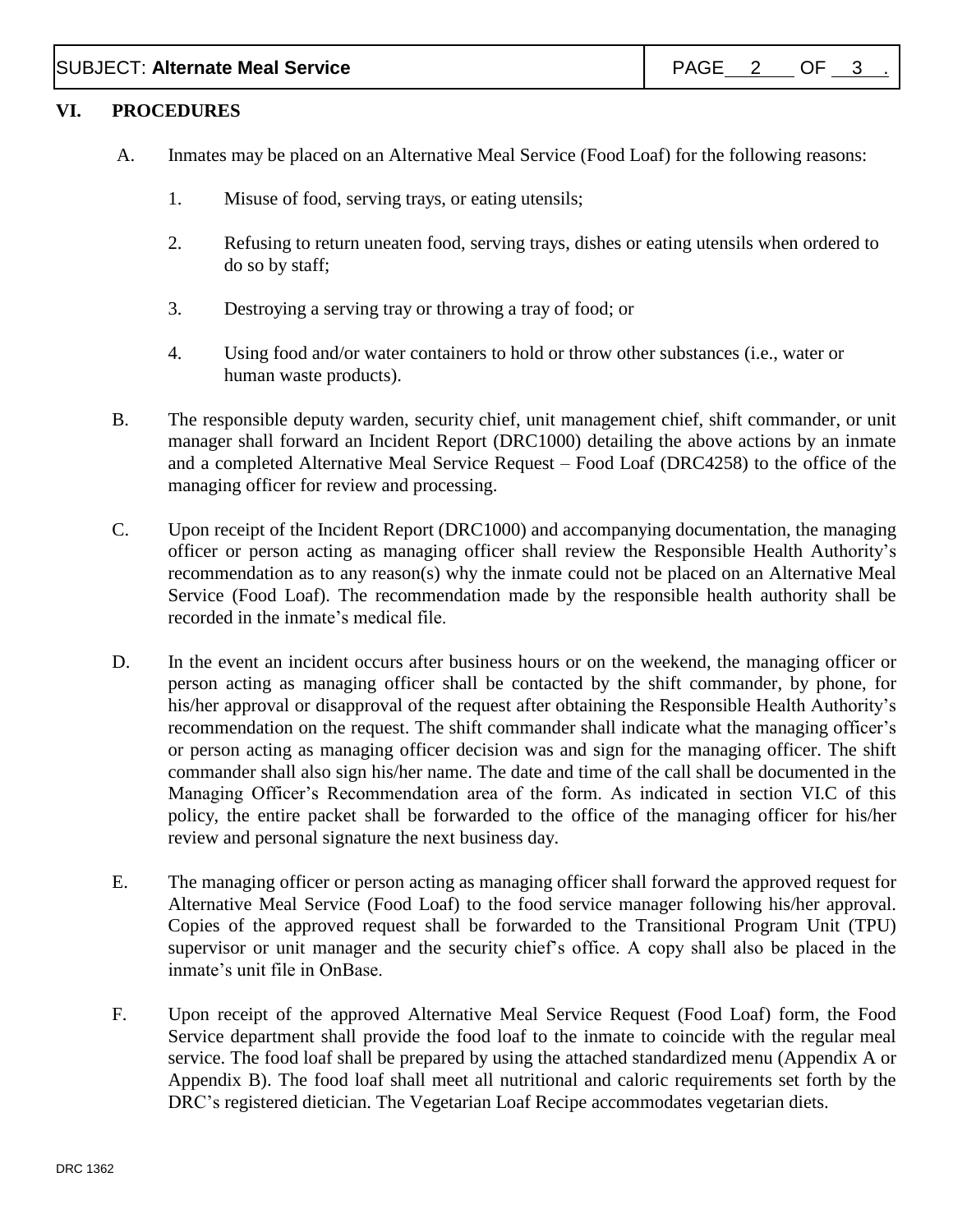## SUBJECT: Alternate Meal Service **PAGE 1 PAGE 3** OF 3

- G. Food shall not be withheld, nor the standard menu varied, as a disciplinary sanction. Alternative Meal Service (Food Loaf) shall only be used to correct the inmate behavior and shall be discontinued once the inmate discontinues the behavior which warranted the use of the Alternative Meal Service (Food Loaf). The alternate meal service may only be ordered for a two (2) day period and must be reordered if an extension beyond two (2) days is warranted by the inmate behavior.
- H. Alternative Meal Service (Food Loaf) shall only be used beyond two (2) days when the inmate continues to use food or food service equipment in a manner that is hazardous to self, staff, and/or other inmates. To authorize the extension beyond a two (2) day period, an additional Incident Report (DRC1000) and Alternative Meal Service Request – Food Loaf (DRC4258) must be generated and approved in compliance with this policy, including the review and approval of the managing officer or person acting as managing officer and responsible health authority. This process must be repeated for each extension beyond a two (2) day period.
- I. The use of the Food Loaf shall not be used as a Rules Infraction Board sanction for misconduct. However, the inmate may be subject to the disciplinary process as set forth in Administrative Rules 5120-9-06 through 5120-9-07.

## **Attachments:**

Food Loaf Recipes (Approved by ODRC Registered Dietician) Appendix A Vegetarian Food Loaf Recipes (Approved by ODRC Registered Dietician) Appendix B

#### **Related Department Forms:**

Alternative Meal Service Request (Food Loaf) [DRC4258](http://intra/policy/forms/DRC4258.pdf)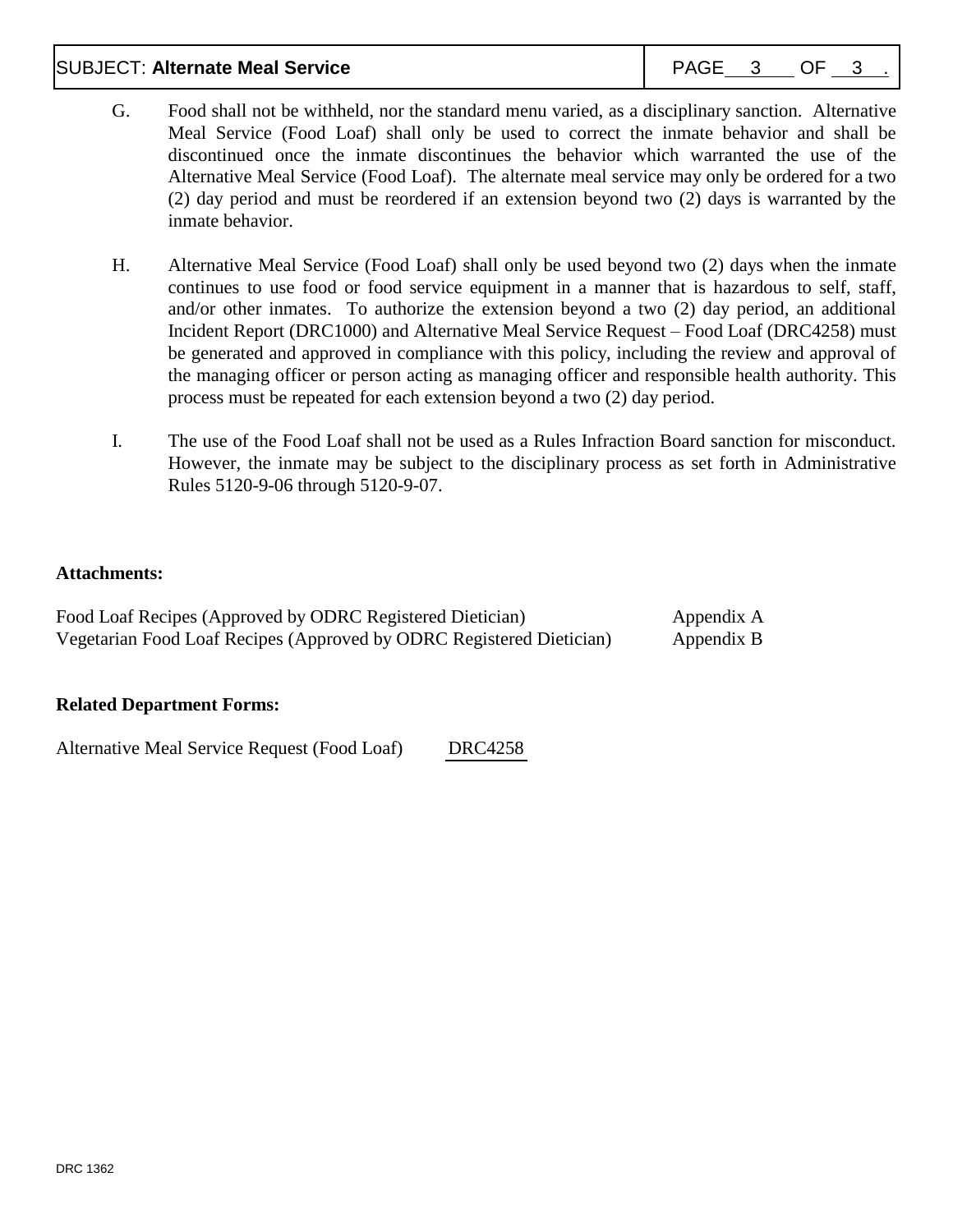### **Appendix A**

# **Food Loaf Recipe**

The Food Loaf is mixed together and formed just like a meatloaf. Bake at 325 degrees for one hour (internal temperature of at least 165 degrees). This recipe should make 15 servings and shall be served on a paper plate with no utensils. All liquid beverages shall be served as called for on the master menu with the exception of coffee.

#### **Breakfast Recipe:**

| $2$ lbs.            | <b>Uncooked Oatmeal</b>         |
|---------------------|---------------------------------|
| 2 Cups              | Eggs                            |
| 32                  | <b>Slices of Crumbled Toast</b> |
| 8 oz.               | <b>Melted Butter</b>            |
| $\frac{1}{2}$ gal.  | Orange Juice                    |
| $1\frac{1}{2}$ lbs. | Powdered Milk                   |

### **Lunch Recipe:**

| 1 lb.               | Lemon Gelatin powder               |
|---------------------|------------------------------------|
| 1 lb.               | Powdered Dry Milk                  |
| 2 lb.               | Dry Bread Crumbs                   |
| $\frac{1}{2}$ OZ.   | Garlic Powder                      |
| $3$ lbs.            | Ground Chicken, Raw                |
| $2$ lbs.            | <b>Grated Cheese</b>               |
| 1 lb.               | <b>Potato Flakes</b>               |
| $2$ lbs.            | Vegetables, cooked, finely chopped |
| 4 lbs.              | Raisins                            |
| $2\frac{1}{2}$ lbs. | Cooked Beans, Ground               |
| $\frac{1}{2}$ lbs.  | <b>Melted Butter</b>               |
| 1 lb.               | Ketchup                            |

## **Dinner Recipe:**

| 1 lb.               | Lime Gelatin Powder         |
|---------------------|-----------------------------|
| $2$ lbs.            | Dry Bread Crumbs            |
| 1 lb.               | Powdered Dry Milk           |
| $3$ lbs.            | Ground Chicken, Raw         |
| $2\frac{1}{4}$ lbs. | Vegetables, Cooked, Chopped |
| $2\frac{1}{2}$ lbs. | Canned Fruit, Chopped       |
| $2\frac{1}{4}$ lbs. | American Cheese, Shredded   |
| $2\frac{1}{2}$ lbs. | Cooked Dry Beans, ground    |
| $\frac{1}{2}$ lb.   | <b>Melted Butter</b>        |

**\*\*These recipes are suitable for inmates on therapeutic diets.\*\***